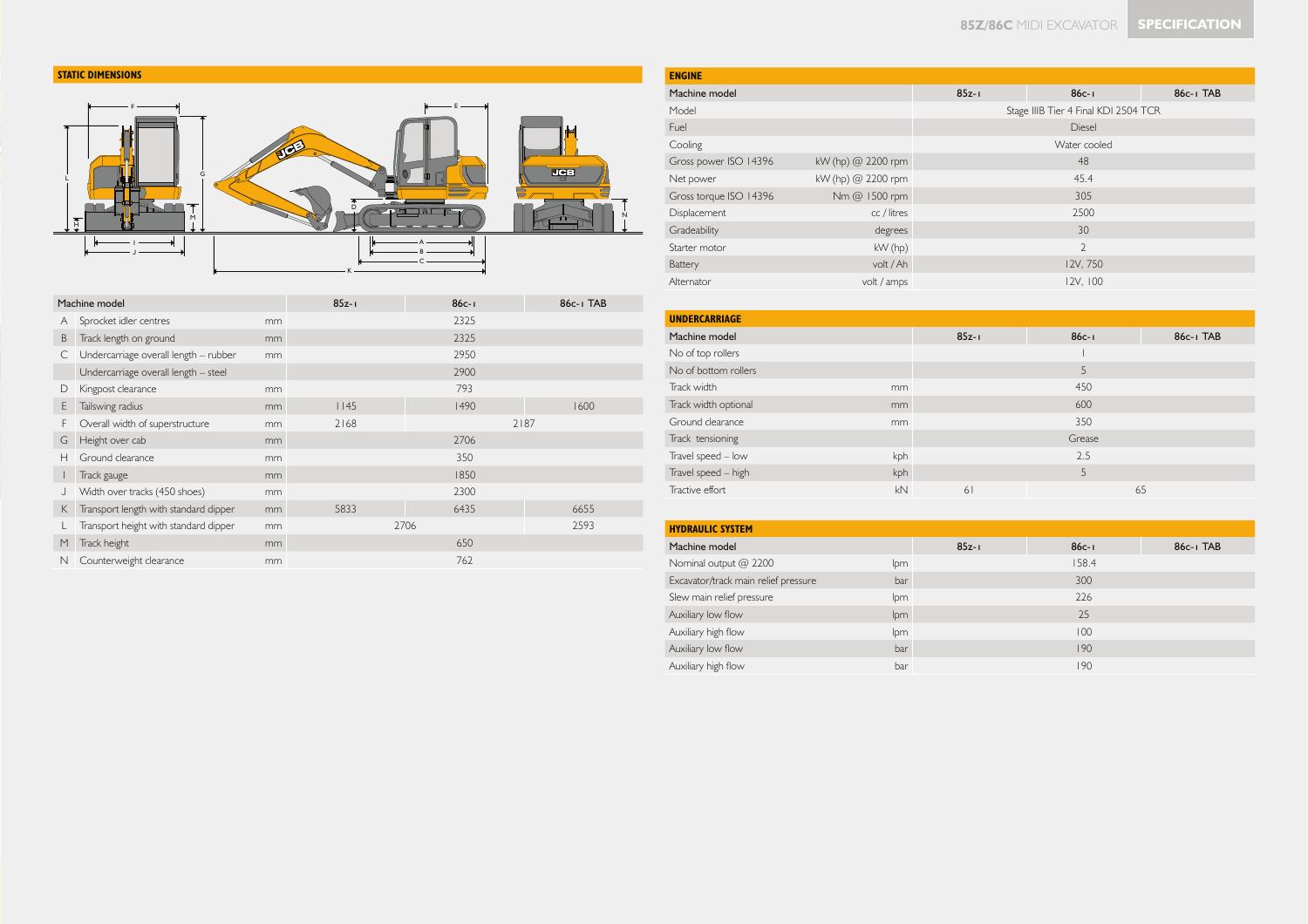| <b>WEIGHTS</b>                                |                    |           |           |           |  |  |  |  |
|-----------------------------------------------|--------------------|-----------|-----------|-----------|--|--|--|--|
| Machine model                                 |                    | $85z - 1$ | $86c - 1$ | 86c-1 TAB |  |  |  |  |
| Operating weight* (450mm rubber tracks)       | kg                 | 8300      | 8600      | 9448      |  |  |  |  |
| Shipping** weight (450mm rubber tracks)       | kg                 | 8132      | 8432      | 9280      |  |  |  |  |
| With FOGS guard - Stage 1                     | kg                 |           | $+14$     |           |  |  |  |  |
| With FOGs Guard - Stage I HVAC                | kg                 |           | $+49$     |           |  |  |  |  |
| With FOGS guard - Stage 2                     | kg                 |           | $+97$     |           |  |  |  |  |
| With steel tracks (450mm)                     | kg                 |           | $+163$    |           |  |  |  |  |
| With steel tracks (600mm)                     | kg                 |           | $+367$    |           |  |  |  |  |
| With Bridgestone geogrips                     | kg                 |           | $+181$    |           |  |  |  |  |
| With wide dozer (2470mm)                      | kg                 |           | $+18$     |           |  |  |  |  |
| With narrow dozer (2220mm)                    | kg                 | $-5$      |           |           |  |  |  |  |
| With 4 way dozer                              | kg                 | $+217$    |           |           |  |  |  |  |
| With Quickhitch                               | kg                 |           | $+95$     |           |  |  |  |  |
| With Long Dipper (2250mm)                     | kg                 |           | $+16$     |           |  |  |  |  |
| With short dipper (1650mm)                    | kg                 |           | $-48$     |           |  |  |  |  |
| Ground bearing pressure (450mm rubber tracks) | kg/cm <sup>2</sup> | 0.40      | 0.41      | 0.45      |  |  |  |  |
| Ground bearing pressure (450mm steel tracks)  | kg/cm <sup>2</sup> | 0.40      | 0.42      | 0.46      |  |  |  |  |
| Ground bearing pressure (600mm steel tracks)  | kg/cm <sup>2</sup> | 0.31      | 0.32      | 0.35      |  |  |  |  |

| *Operating weight to ISO 6016 including Cab, Rubber Tracks, Standard dipper, 450mm bucket, full tanks, and a 75kg operator. |  |
|-----------------------------------------------------------------------------------------------------------------------------|--|
| **Shipping weight to ISO 6016 is mass of the base machine without an operator, with fuel level at 10% of tank capacity.     |  |

| <b>OPERATOR STATION</b>                   |    |           |                 |           |  |  |  |  |  |
|-------------------------------------------|----|-----------|-----------------|-----------|--|--|--|--|--|
| Machine model                             |    | $85z - 1$ | $86c - 1$       | 86c-1 TAB |  |  |  |  |  |
| Cab/canopy height                         | mm |           | 1554            |           |  |  |  |  |  |
| Cab/canopy height with FOGS guard LEVEL I | mm |           | 1643            |           |  |  |  |  |  |
| Cab/canopy height with FOGS guard LEVEL 2 | mm |           | 1730            |           |  |  |  |  |  |
| Cab/canopy length                         | mm |           | 1942            |           |  |  |  |  |  |
| Cab/canopy width                          | mm |           | 1040            |           |  |  |  |  |  |
| Distance from seat base to roof           | mm |           | 1120            |           |  |  |  |  |  |
| Door aperture width                       | mm |           | 612             |           |  |  |  |  |  |
|                                           |    |           |                 |           |  |  |  |  |  |
| <b>SERVICE CAPACITIES</b>                 |    |           |                 |           |  |  |  |  |  |
| Machine model                             |    | $85z - 1$ | $86c - 1$       | 86c-1 TAB |  |  |  |  |  |
| Fuel tank                                 |    |           | 115             |           |  |  |  |  |  |
| Engine coolant                            |    |           | 2.1             |           |  |  |  |  |  |
| Engine oil                                |    |           | 11.2            |           |  |  |  |  |  |
| Hydraulic system                          |    |           | $ $ $ $ $ $ $ $ |           |  |  |  |  |  |
| Hydraulic tank                            |    |           | 66              |           |  |  |  |  |  |

| <b>EEC NOISE LEVELS (95/27/EC DYNAMIC)</b> |             |                               |      |                        |  |  |  |  |  |  |
|--------------------------------------------|-------------|-------------------------------|------|------------------------|--|--|--|--|--|--|
|                                            | Uncertainty | <b>Measurement Conditions</b> |      |                        |  |  |  |  |  |  |
| Noise at the operator station (Lpa)        | 74 dB       | (Kpa)                         | dB   | ISO 6396:2008          |  |  |  |  |  |  |
| Noise emission from the machine (Lwa)      | 2 dB        | ISO 6395:1988                 |      |                        |  |  |  |  |  |  |
| Hand Arm Vibration (m/s <sup>2</sup> )     |             |                               |      |                        |  |  |  |  |  |  |
| Tracking duty                              | $4.3*$      | (k)                           | 2.15 | EN ISO 5349-2:2001***  |  |  |  |  |  |  |
| Low idle and excavating duty               | $\leq 2.5$  | (k)                           | **   | EN ISO 5349-2:2001 *** |  |  |  |  |  |  |
| Whole body vibration (m/s <sup>2</sup> )   | 0.3         | (k)                           | 0.15 | $ISO$ 2631-1:1997      |  |  |  |  |  |  |

\* Using foot operation for long periods of tracking will prevent exposure to Hand-Arm Vibration above the action level.<br>\*\* Based on 50% uncertainty of measurement.<br>\*\*\* Based upon a test cycle defined in SAE J I 166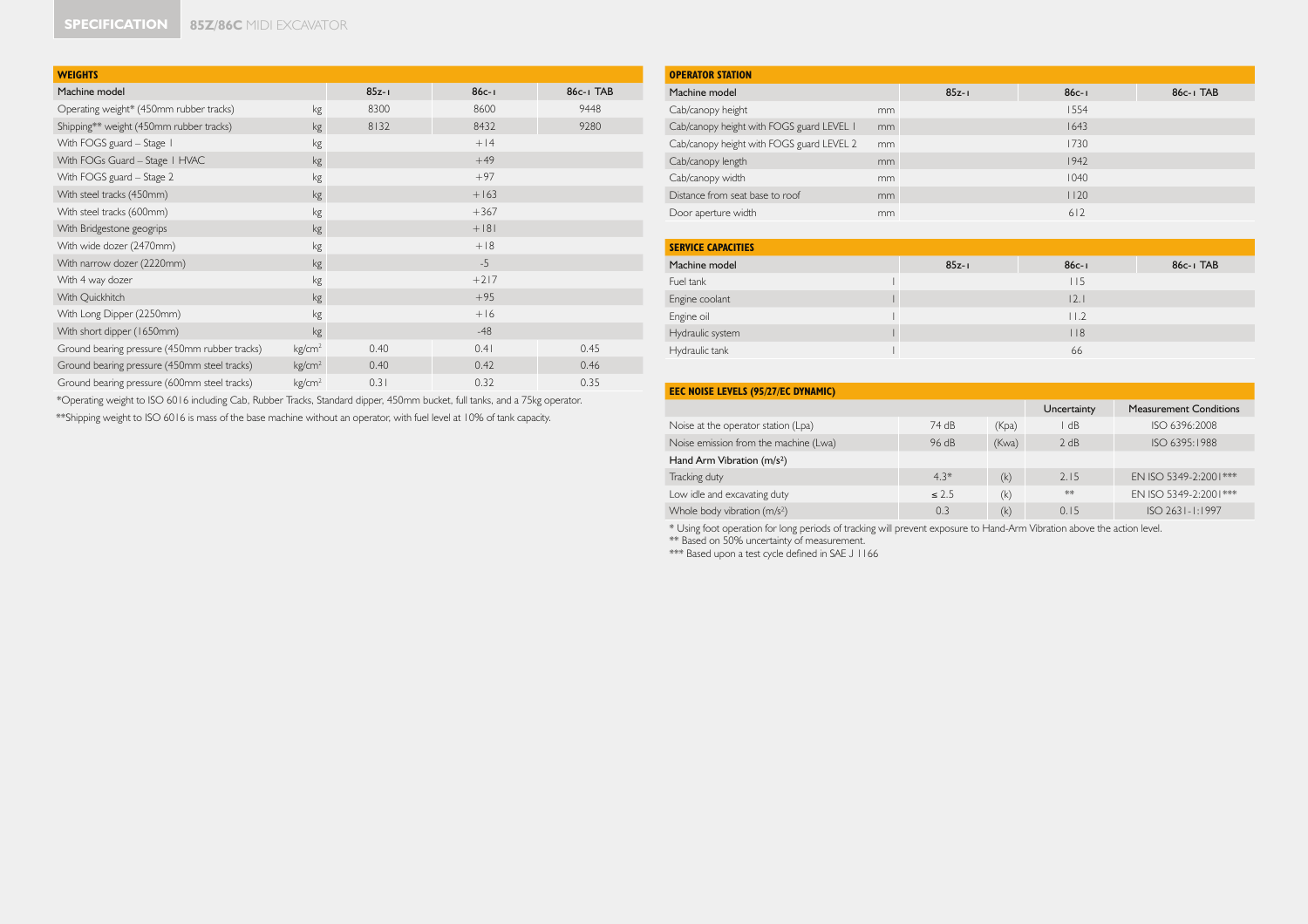- **STANDARD EQUIPMENT** Tilting cab, Fully glazed TOPS certified cab with JCB Impact Protection front screen, 2 speed intermittent wiper with wash/wipe, Roof mounted front worklights, 3 speed heater/demister with 9 adjustable air vents, Colour LCD display, Digital clock, Adjustable sunblind, Internal lockable toolbox, Cup holder, Coat hook, 12v accessory socket, Interior light, Full audio/visual warning systems, Radio ready kit, Auto idle throttle, Below idle system, 2 digging modes (Eco and Heavy), ISO servo controls with electro-hydraulic dozer lever, Electroproportional thumb controlled high flow double acting auxiliary, 10 selectable auxiliary flow rates, Joystick mounted hammer switch, Electronic single/double acting auxiliary changeover valve, Neutral start, Full control isolation, "2 go" hydraulic isolation, Midback suspension seat, 2 piece removable floormat, Beacon ready kit, Two speed tracking, Auto-kickdown track motors, 450mm short pitch rubber tracks, Double element air cleaner, Heavy-duty alternator, Heavy-duty battery, Hydraulic slew braking with disc type park brake, ORFS hydraulics, Colour coded hydraulic hoses, Bushed kingpost, 500 hour dig end greasing intervals, Heavy duty boom cylinder guard, Protected boom worklight, 2000mm dipper (85Z), 2100mm dipper (86C), 2 position bucket tipping link - Speed & Power, Quick release auxiliary couplers, 100% steel bodywork.
- **OPTIONAL EQUIPMENT** Air-conditioning, FOGS guard stage 1 or 2, 450mm or 600mm steel tracks, 450mm Geo Grip Road Liner tracks, Fan & chaff guards, Battery isolator (standard for EU), High back seat or deluxe heated high back airsuspension seat, Radio installation, Electro-proportional thumb controlled low flow auxiliary, Hose burst check valve lifting kit (dozer, boom & dipper), Bucket-to-grab change over valve, Mechanical quickhitch, Hydraulic quickhitch, Hydraulic quickhitch ready pipework, General purpose digging buckets, Ditch/grading buckets, Hydraulic hammers, Rotating/strobe beacon, Travel alarm, White noise alarm, Face fan, Toolkit, Greasegun & cartridge, Fire extinguisher, Exterior cab mounted mirrors, Interior mirror, Electric refuelling pump, JCB Immobiliser (Unique key or keypad system), CESAR datatag (UK only), Dozer float, Angled dozer blade, TAB boom, Dual pattern controls (ISO/SAE change-over), Front screen guard (Fine or course), Rear roof mounted worklight, Twin pair of front roof mounted worklights, Short & long dipper options, Thumb ready dipper, Livelink, Special paint options,Block heater 110/240V.

## **WORKING RANGE**





|   |                                        |               | $85z - 1$          | $86c - 1$          | 86c-1 TAB                             |
|---|----------------------------------------|---------------|--------------------|--------------------|---------------------------------------|
|   | Boom length                            | <sub>mm</sub> | 2900               | 3360               | Boom in $= 2828$<br>Boom out $= 3917$ |
|   | Dipper length                          | mm            | 1650 / 2000 / 2100 | 1650 / 2100 / 2250 | 1650 / 2100 / 2250                    |
| A | Max digging reach                      | mm            | 6596 / 6933 / 7029 | 6815 / 7244 / 7387 | 7246 / 7844 / 7989                    |
| B | Max digging reach on ground            | mm            | 6401 / 6748 / 6848 | 6635 / 7075 / 7225 | 7409 / 7691 / 7840                    |
| C | Max digging depth - dozer up           | mm            | 3234 / 3584 / 3684 | 3931/4381/4531     | 4022 / 4472 / 4622                    |
|   | Max digging depth - dozer down         | mm            | 3615/3625/3715     | 3922 / 4372 / 4522 | 4013/4463/4613                        |
| D | Max digging height                     | mm            | 6487 / 6758 / 6836 | 6848 / 7181 / 7293 | 7776/8180/8315                        |
| E | Max dump / load-over height            | mm            | 4674 / 4946 / 5023 | 5061 / 5395 / 5506 | 5900 / 6304 / 6439                    |
| F | Max height to dipper nose pivot pin    | mm            | 5547 / 5819 / 5896 | 5914/6248/6359     | 6832 / 7236 / 7371                    |
| G | Max vertical wallcut depth             | mm            | 2525 / 2849 / 2941 | 2736/3151/3289     | 3366 / 3782 / 3920                    |
| H | Min. front swing radius (no offset)    | mm            | 2847 / 3002 / 3047 | 2554 / 2679 / 2721 | 2223 / 2272 / 2288                    |
|   | Min. front swing radius (fully offset) | mm            | 2478 / 2620 / 2660 | 2310/2427/2466     | 1919 / 1963 / 1978                    |
|   | Boom swing left                        | degrees       |                    | 55                 |                                       |
| J | Boom swing right                       | degrees       |                    | 60                 |                                       |
|   | <b>Bucket rotation</b>                 | degrees       |                    | 188                |                                       |
|   | Dipper rotation                        | degrees       | $ $  4             | 122                | 126                                   |
|   | Bucket tearout                         | kN            |                    | 57.1               |                                       |
|   | Dipper tearout                         | kN            | 49.9 / 43.8 / 42.3 | 49.9 / 42.3 / 40.3 | 49.9 / 42.3 / 40.3                    |
|   | Slew speed                             | rpm           |                    | $ 0\rangle$        |                                       |
|   |                                        |               |                    |                    |                                       |

| <b>DOZER</b>                                                 |         |           |           |           |
|--------------------------------------------------------------|---------|-----------|-----------|-----------|
| Machine model                                                |         | $85z - 1$ | $86c - 1$ | 86c-1 TAB |
| Dozer length                                                 | mm      |           | 1497      |           |
|                                                              | mm      |           | 471       |           |
| Dig depth below ground                                       | mm      |           | 461       |           |
|                                                              | degrees |           | 27.8      |           |
|                                                              | mm      |           | 2320      |           |
|                                                              | mm      |           | 473       |           |
| Reach in front of tracks                                     | mm      |           | 615       |           |
| Max height above ground<br>Approach angle<br>Width<br>Height |         |           |           |           |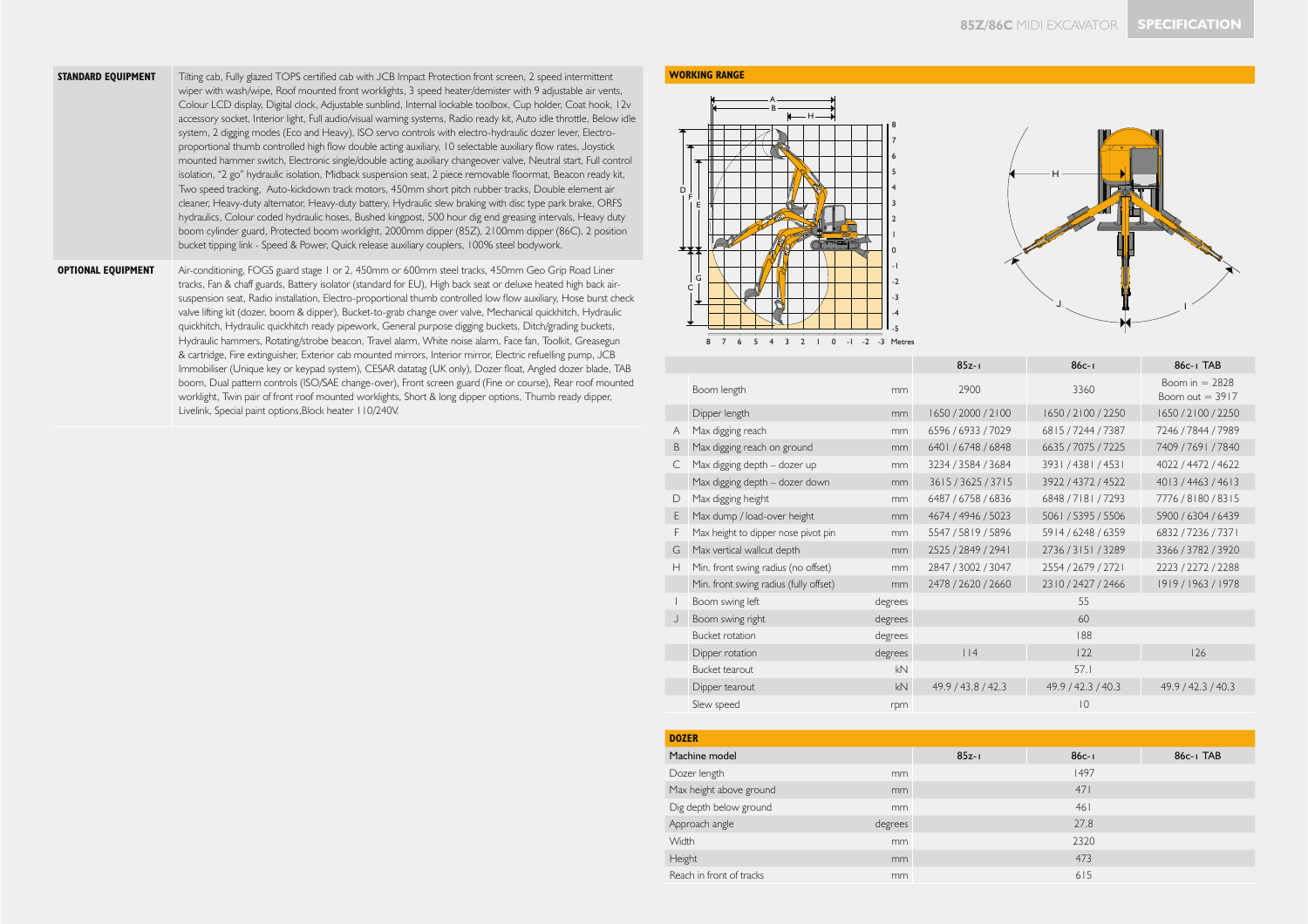| LIFT CAPACITIES - 450MM RUBBER TRACKS, 3360MM BOOM, 1650MM DIPPER, NO BUCKET<br>86C |          |                   |           |          |                  |           |          |                   |           |                  |            |           |                           |            |           |                 |
|-------------------------------------------------------------------------------------|----------|-------------------|-----------|----------|------------------|-----------|----------|-------------------|-----------|------------------|------------|-----------|---------------------------|------------|-----------|-----------------|
| <b>Load Point</b>                                                                   |          | 2.0 <sub>m</sub>  |           |          | 3.0 <sub>m</sub> |           |          | 4.0               |           | 5.0 <sub>m</sub> |            |           | Capacity at maximum reach |            |           |                 |
|                                                                                     | 电        | 中                 | 咒         | 电        | 电                |           | 电        | 电                 | 鼎         | 电                | 电          | 咒         | 电                         | 电          |           |                 |
| Height                                                                              | Dozer Up | <b>Dozer Down</b> | Over Side | Dozer Up | Dozer Down       | Over Side | Dozer Up | <b>Dozer Down</b> | Over Side | Dozer Up         | Dozer Down | Over Side | Dozer Up                  | Dozer Down | Over Side | <b>Distance</b> |
| m                                                                                   | kg       | kg                | kg        | kg       | kg               | kg        | kg       | kg                | kg        | kg               | kg         | kg        | kg                        | kg         | kg        | m               |
| 5.0                                                                                 |          |                   |           |          |                  |           | $1543*$  | $1649*$           | $1687*$   |                  |            |           | 1486                      | $1712*$    | 1587      | 4.32            |
| 4.0                                                                                 |          |                   |           |          |                  |           | $1532*$  | $1636*$           | $1675*$   | $1532*$          | $1637*$    | 1269      | 1108                      | $1655*$    | 1210      | 5.14            |
| 3.0                                                                                 |          |                   |           | 2323     | 2366*            | 2375      | 1888     | $1923*$           | 1888      | 1670             | $ 7 4*$    | 1298      | 1373                      | $1679*$    | 1155      | 5.5             |
| 2.0                                                                                 |          |                   |           | 3384     | 3437*            | 2655      | 2271     | $2314*$           | 1800      | 1818             | 1888*      | 1290      | 1283                      | $ 7 4*$    | 1035      | 5.75            |
| 1.0                                                                                 |          |                   |           | 3090     | 394*             | 2430      | 2115     | 2636*             | 1673      | 1575             | 2036*      | 1245      | 1215                      | $1757*$    | 1028      | 5.73            |
| 0.0                                                                                 |          |                   |           | 3158     | 3967*            | 2370      | 2078     | 2793*             | 1643      | 1523             | 2097*      | 1230      | 1298                      | $1810*$    | 1035      | 5.5             |
| $-1.0$                                                                              | 3405*    | 3638*             | 3723*     | 3410     | 3497*            | 2348      | 2085     | $2601*$           | 1628      | 1515             | 1897*      | 1170      | 1470                      | $180*$     | 1170      | 5.1             |
| $-2.0$                                                                              | 4365*    | 4663*             | 4688      | 2897*    | 3095*            | 2354      | 2010     | $2176*$           | 1565      |                  |            |           | 1268                      | 1783*      | 1370      | 4.44            |

|                   | 86C<br>LIFT CAPACITY - 450MM RUBBER TRACKS, 3360MM BOOM, 2100MM DIPPER, NO BUCKET |                   |           |          |                  |           |          |                   |           |          |                  |           |          |                           |           |                 |  |
|-------------------|-----------------------------------------------------------------------------------|-------------------|-----------|----------|------------------|-----------|----------|-------------------|-----------|----------|------------------|-----------|----------|---------------------------|-----------|-----------------|--|
| <b>Load Point</b> | 2.0 <sub>m</sub>                                                                  |                   |           |          | 3.0 <sub>m</sub> |           |          | 4.0               |           |          | 5.0 <sub>m</sub> |           |          | Capacity at maximum reach |           |                 |  |
|                   | 电                                                                                 | 中                 | 齿         | 中        | 电                | 뭐         | 电        | 电                 | 鼎         | 电        | 电                | 吿         | 电        | 咤                         |           |                 |  |
| Height            | Dozer Up                                                                          | <b>Dozer Down</b> | Over Side | Dozer Up | Dozer Down       | Over Side | Dozer Up | <b>Dozer Down</b> | Over Side | Dozer Up | Dozer Down       | Over Side | Dozer Up | <b>Dozer Down</b>         | Over Side | <b>Distance</b> |  |
| m                 | kg                                                                                | kg                | kg        | kg       | kg               | kg        | kg       | kg                | kg        | kg       | kg               | kg        | kg       | kg                        | kg        | m               |  |
| 5.0               |                                                                                   |                   |           |          |                  |           | $1236*$  | $1320*$           | $1351*$   |          |                  |           | 1206     | $1484*$                   | 1307      | 4.92            |  |
| 4.0               |                                                                                   |                   |           |          |                  |           | $1274*$  | $ 36 $ *          | $1392*$   | $1315*$  | $1405*$          | 1287      | 954      | $1462*$                   | 1050      | 5.64            |  |
| 3.0               |                                                                                   |                   |           | 1840*    | $1035*$          | $2012*$   | $1610*$  | $1644*$           | $1627*$   | $1505*$  | $1523*$          | 1505*     | 1238     | $1505*$                   | 945       | 6               |  |
| 2.0               |                                                                                   |                   |           | 2845*    | 2906*            | 2845*     | $2018*$  | 2053*             | $1966*$   | $1662*$  | $1697*$          | 1260      | 1125     | $1523*$                   | 885       | 6.19            |  |
| 1.0               |                                                                                   |                   |           | 3437*    | 3663*            | 2408      | 2436*    | 2497*             | 1643      | 1545     | $1931*$          | 1215      | 1125     | $1575*$                   | 878       | 6.18            |  |
| 0.0               |                                                                                   |                   |           | 3060     | 3950*            | 2273      | 2070     | $2767*$           | 1590      | 1538     | $2105*$          | 1178      | 1148     | $1618*$                   | 923       | 6.09            |  |
| $-1.0$            | 2881*                                                                             | 3078*             | $3149*$   | 2933     | $3663*$          | 2280      | 1995     | 2706*             | 1530      | 1478     | 2045*            | 1140      | 1245     | $1662*$                   | 983       | 5.7             |  |
| $-2.0$            | 4963*                                                                             | 4999*             | 4548      | 3108     | 3469*            | 2284      | 1962     | $2419*$           | 1514      | 1437     | $1672*$          | 1137      | $1031*$  | $1646*$                   | $1130*$   | 5.03            |  |
| $-3.0$            | 3439*                                                                             | 3674*             | 3759*     | 2226*    | 2378*            | 2358      |          |                   |           |          |                  |           | $1467*$  | $1567*$                   | $1604*$   | 3.89            |  |
|                   |                                                                                   |                   |           |          |                  |           |          |                   |           |          |                  |           |          |                           |           |                 |  |

| LIFT CAPACITY - 450MM RUBBER TRACKS, 3360MM BOOM, 2250MM DIPPER, NO BUCKET |          |                  |           |          |                  |           |          |                   |           |          |                  |           |          |            | 86C                       |                 |
|----------------------------------------------------------------------------|----------|------------------|-----------|----------|------------------|-----------|----------|-------------------|-----------|----------|------------------|-----------|----------|------------|---------------------------|-----------------|
| <b>Load Point</b>                                                          |          | 2.0 <sub>m</sub> |           |          | 3.0 <sub>m</sub> |           |          | 4.0               |           |          | 5.0 <sub>m</sub> |           |          |            | Capacity at maximum reach |                 |
|                                                                            | 电        | 电                | 뭐         | 中        | 电                | 畁         | 电        | 电                 | 굒         | 电        | 电                | 咒         | 电        | 中          |                           |                 |
| Height                                                                     | Dozer Up | Dozer Down       | Over Side | Dozer Up | Dozer Down       | Over Side | Dozer Up | <b>Dozer Down</b> | Over Side | Dozer Up | Dozer Down       | Over Side | Dozer Up | Dozer Down | Over Side                 | <b>Distance</b> |
| m                                                                          | kg       | kg               | kg        | kg       | kg               | kg        | kg       | kg                | kg        | kg       | kg               | kg        | kg       | kg         | kg                        | m               |
| 5.0                                                                        |          |                  |           |          |                  |           |          |                   |           | $1301*$  | 1390*            | 1283      | 1134     | $1418*$    | 1233                      | 5.11            |
| 4.0                                                                        |          |                  |           |          |                  |           | $1184*$  | $1265*$           | $1294*$   | $1247*$  | $1332*$          | 1292      | 910      | $1403*$    | 1005                      | 5.8             |
| 3.0                                                                        |          |                  |           |          |                  |           | $1446*$  | $1545*$           | $1581*$   | 1356*    | $1449*$          | 1264      | 801      | $1415*$    | 891                       | 6.21            |
| 2.0                                                                        |          |                  |           | $2617*$  | 2796*            | 2573      | $1860*$  | 1988*             | 1685      | 1518     | $1652*$          | $ 218$    | 746      | $1442*$    | 834                       | 6.41            |
| 1.0                                                                        |          |                  |           | 3189     | 3789*            | 2359      | 2037     | 2426*             | 1588      | 1469     | 1866*            | 1168      | 730      | $1479*$    | 818                       | 6.42            |
| 0.0                                                                        |          |                  |           | 3087     | 3852*            | 2263      | 1970     | 2691*             | 1521      | 1430     | 2009*            | 1129      | 752      | 1529*      | 841                       | 6.23            |
| $-1.0$                                                                     | 2739*    | 2926*            | 2994*     | 3065     | 4030*            | 2242      | 94       | $2719*$           | 1493      | 4 2      | $2014*$          | 1111      | 816      | $1569*$    | 908                       | 5.86            |
| $-2.0$                                                                     | $4612*$  | 4927*            | 4506*     | 3087     | 3568*            | 2263      | 1947     | 2473*             | 1498      | 42       | $ 76 $ *         | 1120      | 970      | $1603*$    | 1067                      | 5.21            |
| $-3.0$                                                                     | 3863*    | $4127*$          | 4223*     | 2427*    | 2593*            | 2328      | $1591*$  | 1699*             | 1551      |          |                  |           | 1385     | $1551*$    | 48                        | 4.15            |
|                                                                            |          |                  |           |          |                  |           |          |                   |           |          |                  |           |          |            |                           |                 |

 $\frac{1}{\left( \frac{1}{\sqrt{2}}\right) ^{2}}\left( \frac{1}{\sqrt{2}}\right) ^{2}$ Lift capacity front and rear. 1. Lifting capacities are based on ISO 10567, that is: 75% of minimum tipping load or 87% of hydraulic lift capacity, whichever is the less. Lifting capacities marked® are based on hydraulic capacity.<br>2. Lift capacities as

 $\frac{\eta}{\mathbf{G}}$ Lift capacity full circle.

4. Lift capacities may be limited by local regulations. Please refer to your dealer.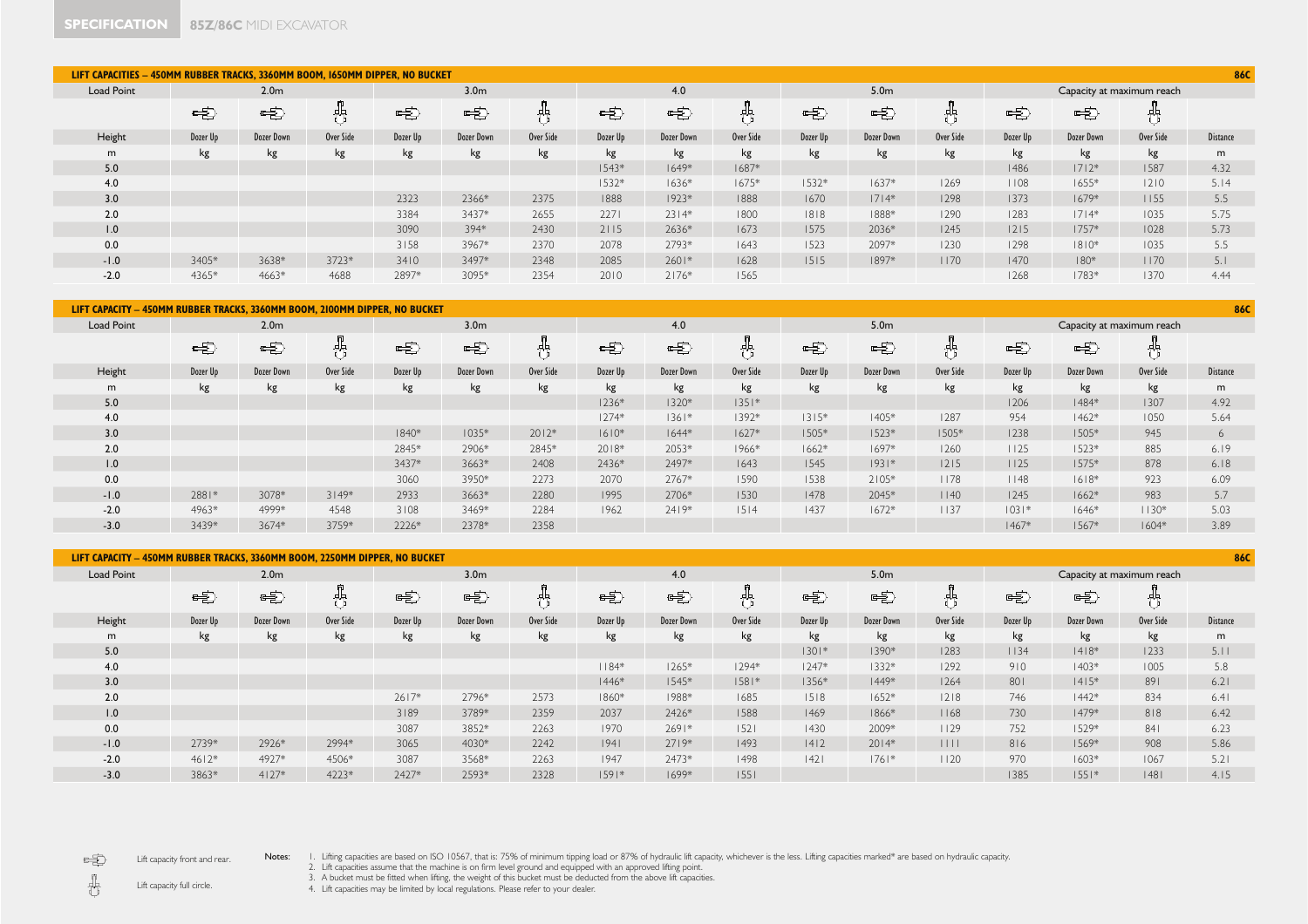| LIFT CAPACITIES - 450MM RUBBER TRACKS, 2900MM BOOM, 1650MM DIPPER, NO BUCKET |                                      |            |           |          |            |           |          |                   |           |          |                   |           |                           |                   | 857       |                 |  |  |  |
|------------------------------------------------------------------------------|--------------------------------------|------------|-----------|----------|------------|-----------|----------|-------------------|-----------|----------|-------------------|-----------|---------------------------|-------------------|-----------|-----------------|--|--|--|
| Load Point                                                                   | 3.0 <sub>m</sub><br>2.0 <sub>m</sub> |            |           |          |            |           |          | 4.0               |           |          | 5.0 <sub>m</sub>  |           | Capacity at maximum reach |                   |           |                 |  |  |  |
|                                                                              | 电                                    | 电          | 咒         | 电        | 电          |           | 哇        | 电                 | 鼎         | 电        | 电                 | 咒         | 电                         | 电                 |           |                 |  |  |  |
| Height                                                                       | Dozer Up                             | Dozer Down | Over Side | Dozer Up | Dozer Down | Over Side | Dozer Up | <b>Dozer Down</b> | Over Side | Dozer Up | <b>Dozer Down</b> | Over Side | Dozer Up                  | <b>Dozer Down</b> | Over Side | <b>Distance</b> |  |  |  |
| m                                                                            | kg                                   | kg         | kg        | kg       | kg         | kg        | kg       | kg                | kg        | kg       | kg                | kg        | kg                        | kg                | kg        | m               |  |  |  |
| 4.0                                                                          |                                      |            |           |          |            |           | 1586*    | $1694*$           | 1458      |          |                   |           |                           |                   | 900       | 4.83            |  |  |  |
| 3.0                                                                          |                                      |            |           | 2059*    | $2199*$    | 2242      | 1949     | $2001*$           | 1433      | 1260     | 1888*             | 983       | 1170                      | 1888*             | 818       | 5.2             |  |  |  |
| 2.0                                                                          |                                      |            |           | 2824     | 3487*      | 2057      | 1778     | $2514*$           | 1380      | 1238     | 2088*             | 960       | 1058                      | $1966*$           | 833       | 5.5             |  |  |  |
| 1.0                                                                          |                                      |            |           | 2535     | 4385*      | 1905      | 1643     | $2915*$           | 1290      | 1163     | $2210*$           | 930       | 1028                      | 2018*             | 825       | 5.5             |  |  |  |
| 0.0                                                                          |                                      |            |           | 2355     | 4454*      | 1785      | 1575     | $3071*$           | 1215      | 1125     | $2271*$           | 885       | 1058                      | 2097*             | 893       | 5.27            |  |  |  |
| $-1.0$                                                                       | 4308*                                | 4603*      | 3719      | 2220     | 3889*      | 1740      | 1530     | 2836*             | 1178      |          |                   |           | 1200                      | $2105*$           | 27        | 4.8             |  |  |  |
| $-2.0$                                                                       |                                      |            |           | 2665     | 2901*      | 1907      | $1661*$  | $1774*$           | 1275      |          |                   |           | 1427                      | 1760*             | 1170      | 4.01            |  |  |  |
| $-3.0$                                                                       |                                      |            |           |          |            |           |          |                   |           |          |                   |           |                           |                   |           |                 |  |  |  |

| LIFT CAPACITY - 450MM RUBBER TRACKS, 2900MM BOOM, 2000MM DIPPER, NO BUCKET |          |                  |           |          |                  |           |          |            |           |          |                  |           |                           |            | 857       |                 |  |  |
|----------------------------------------------------------------------------|----------|------------------|-----------|----------|------------------|-----------|----------|------------|-----------|----------|------------------|-----------|---------------------------|------------|-----------|-----------------|--|--|
| <b>Load Point</b>                                                          |          | 2.0 <sub>m</sub> |           |          | 3.0 <sub>m</sub> |           |          | 4.0        |           |          | 5.0 <sub>m</sub> |           | Capacity at maximum reach |            |           |                 |  |  |
|                                                                            | 电        | 电                | 뭐         | 电        | 电                |           | 咤        | 电          | - 무무      | 宅        | 电                | 咒         | 电                         | 电          |           |                 |  |  |
| Height                                                                     | Dozer Up | Dozer Down       | Over Side | Dozer Up | Dozer Down       | Over Side | Dozer Up | Dozer Down | Over Side | Dozer Up | Dozer Down       | Over Side | Dozer Up                  | Dozer Down | Over Side | <b>Distance</b> |  |  |
| m                                                                          | kg       | kg               | kg        | kg       | kg               | kg        | kg       | kg         | kg        | kg       | kg               | kg        | kg                        | kg         | kg        | m               |  |  |
| 4.0                                                                        |          |                  |           |          |                  |           | $1323*$  | $1413*$    | $1446*$   | 1286     | $1529*$          | 1000      | 1000                      | $1577*$    | 915       | 5.24            |  |  |
| 3.0                                                                        |          |                  |           |          |                  |           | 1705*    | $1740*$    | $1662*$   | 1283     | $1723*$          | 998       | 1043                      | $1731*$    | 818       | 5.5             |  |  |
| 2.0                                                                        |          |                  |           | 3036*    | $3 4 $ *         | 2153      | 1800     | 2297*      | 1395      | 1298     | $1949*$          | 968       | 960                       | $1810*$    | 720       | 5.83            |  |  |
| 1.0                                                                        |          |                  |           | 2573     | $42$   *         | 1928      | 1658     | 2784*      | 1313      | 1178     | $2158*$          | 908       | 923                       | $1844*$    | 728       | 5.82            |  |  |
| 0.0                                                                        |          |                  |           | 2475     | 4498*            | 1785      | 1605     | 3062*      | 1230      | 1155     | 2297*            | 915       | 990                       | $1940*$    | 788       | 5.6             |  |  |
| $-1.0$                                                                     | 3599     | 3845*            | 3568      | 2340     | $4124*$          | 1718      | 1568     | $3019*$    | 1193      | 1155     | 2245*            | 870       | 1073                      | 1966*      | 863       | 5.15            |  |  |
| $-2.0$                                                                     | 4999     | 4999*            | 3653      | 2577     | 3349*            | 1818      | 1622     | 2202*      | 1200      |          |                  |           | 1146                      | $1667*$    | $1026*$   | 4.52            |  |  |
| $-3.0$                                                                     |          |                  |           |          |                  |           |          |            |           |          |                  |           |                           |            |           |                 |  |  |

| LIFT CAPACITY - 450MM RUBBER TRACKS, 2900MM BOOM, 2100MM DIPPER, NO BUCKET |          |                   |           |          |                  |           |          |            |           |          |                  |           |          |                   | <b>85Z</b>                |                 |
|----------------------------------------------------------------------------|----------|-------------------|-----------|----------|------------------|-----------|----------|------------|-----------|----------|------------------|-----------|----------|-------------------|---------------------------|-----------------|
| <b>Load Point</b>                                                          |          | 2.0 <sub>m</sub>  |           |          | 3.0 <sub>m</sub> |           |          | 4.0        |           |          | 5.0 <sub>m</sub> |           |          |                   | Capacity at maximum reach |                 |
|                                                                            | 中        | 中                 | 뭐         | 中        | 中                |           | 中        | 电          | 뭐         | 电        | 中                | 뭐         | 电        | 电                 |                           |                 |
| Height                                                                     | Dozer Up | <b>Dozer Down</b> | Over Side | Dozer Up | Dozer Down       | Over Side | Dozer Up | Dozer Down | Over Side | Dozer Up | Dozer Down       | Over Side | Dozer Up | <b>Dozer Down</b> | Over Side                 | <b>Distance</b> |
| m                                                                          | kg       | kg                | kg        | kg       | kg               | kg        | kg       | kg         | kg        | kg       | kg               | kg        | kg       | kg                | kg                        | m               |
| 5.0                                                                        |          |                   |           |          |                  |           | 1369*    | $1462*$    | 1473      |          |                  |           | 1302     | $1614*$           | 1185                      | 4.53            |
| 4.0                                                                        |          |                   |           |          |                  |           | $1275*$  | $1362*$    | 1394*     | 1309     | $ 49 $ *         | 1024      | 984      | $1555*$           | 905                       | 5.35            |
| 3.0                                                                        |          |                   |           |          |                  |           | 1487*    | 1588*      | 1446      | 1297     | $1546*$          | 1012      | 847      | $1554*$           | 781                       | 5.82            |
| 2.0                                                                        |          |                   |           | $2617*$  | 2796*            | 2123      | 1792     | 2046*      | 1369      | 1262     | $1735*$          | 977       | 783      | $1577*$           | 721                       | 6.05            |
| 1.0                                                                        |          |                   |           | 2682     | 4063*            | 1919      | 1704     | 2540*      | 1282      | 22       | 1949*            | 935       | 767      | $1614*$           | 705                       | 6.06            |
| 0.0                                                                        |          |                   |           | 2582     | 4507*            | 1825      | 1644     | 2830*      | 1223      | 1190     | 2079*            | 903       | 795      | 1658*             | 728                       | 5.86            |
| $-1.0$                                                                     | 3477*    | $3715*$           | 3592      | 2564     | 4297*            | 1808      | 62       | 2801*      | 1200      | 1179     | 1999*            | 892       | 886      | $1696*$           | 807                       | 5.42            |
| $-2.0$                                                                     | 4999*    | 4999*             | 3672      | 2595     | $3512*$          | 1837      | 1637     | $2321*$    | 1216      |          |                  |           | 1114     | $1684*$           | 1004                      | 4.65            |
| $-3.0$                                                                     |          |                   |           |          |                  |           |          |            |           |          |                  |           |          |                   |                           |                 |

 $\Rightarrow$ Lift capacity front and rear. 1. Lifting capacities are based on ISO 10567, that is: 75% of minimum tipping load or 87% of hydraulic lift capacity, whichever is the less. Lifting capacities marked® are based on hydraulic capacity.<br>2. Lift capacities as

 $\frac{\eta}{\mathbf{U}}$ Lift capacity full circle.

4. Lift capacities may be limited by local regulations. Please refer to your dealer.